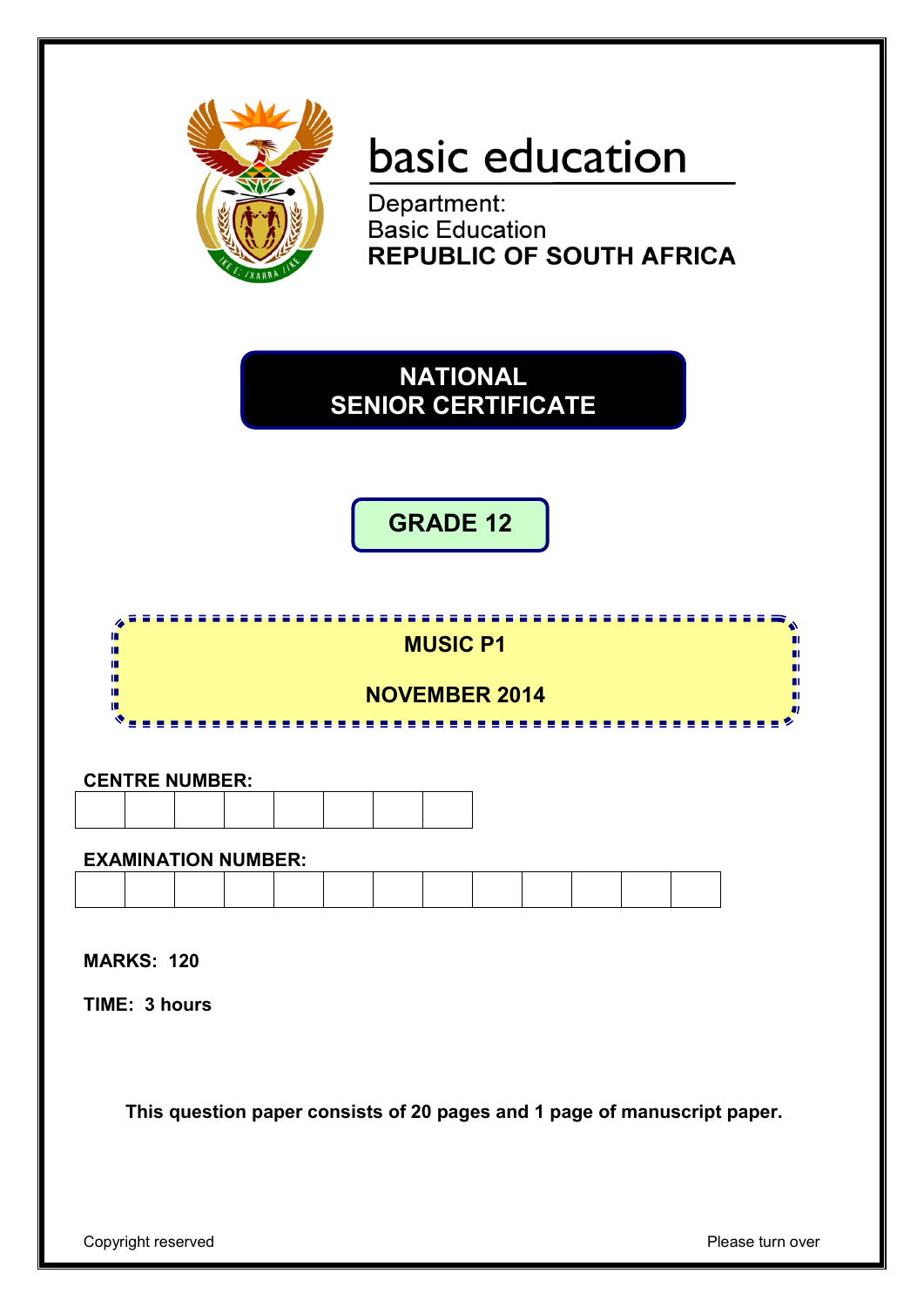# **INSTRUCTIONS AND INFORMATION**

- 1. This question paper consists of FIVE sections, namely SECTIONS A, B, C, D and E.
- 2. SECTIONS A and B are compulsory.
- 3. SECTION C: WESTERN ART MUSIC (WAM), SECTION D: JAZZ and SECTION E: INDIGENOUS AFRICAN MUSIC (IAM) are choice questions. Answer only ONE of these sections (SECTION C or D or E).
- 4. Write all music notation in SECTION A in pencil and all written text in blue or black ink.
- 5. Answer SECTION B and SECTION C or D or E in blue or black ink in the ANSWER BOOK provided.
- 6. Number the questions correctly according to the numbering system used in this question paper.
- 7. The last page of this question paper is manuscript paper intended for rough work. Candidates may remove this page.
- 8. Candidates may NOT have access to any musical instrument for the duration of this examination.
- 9. Write neatly and legibly.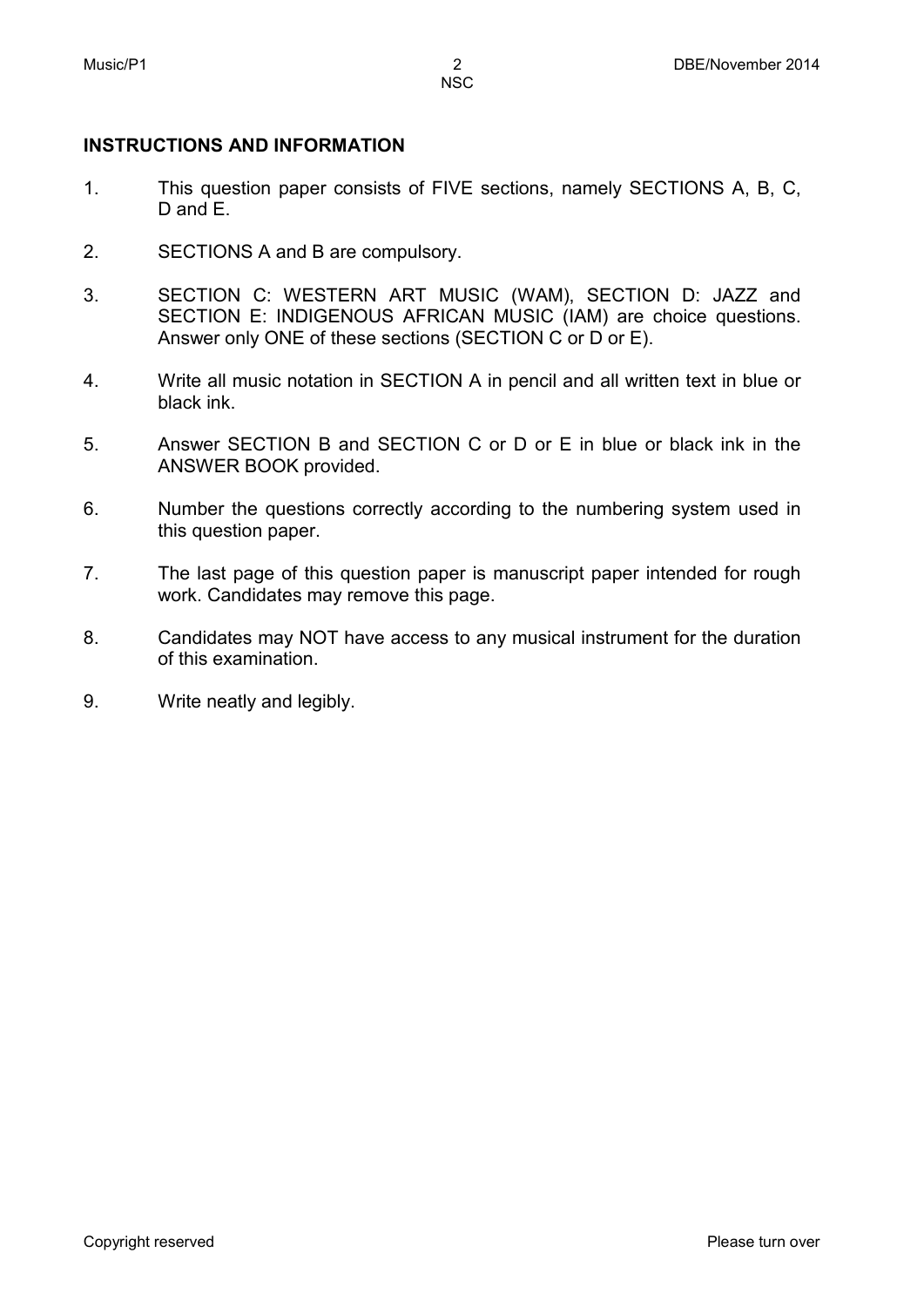### **MARKING GRID**

| <b>SECTION</b>               | <b>QUESTION</b>    | <b>MARKS</b>   | <b>MARKER</b> | <b>MODERATOR</b> |
|------------------------------|--------------------|----------------|---------------|------------------|
| <b>Theory of Music</b><br>А: | 1                  | 20             |               |                  |
| (COMPULSORY)                 | $\overline{2}$     | 15             |               |                  |
|                              | $\overline{3}$     | 10             |               |                  |
|                              | $\overline{4}$     | 15             |               |                  |
|                              | <b>SUBTOTAL</b>    | 60             |               |                  |
|                              |                    | <b>AND</b>     |               |                  |
| (COMPULSORY)<br>B            | 5                  | 20             |               |                  |
|                              | <b>SUBTOTAL</b>    | 20             |               |                  |
|                              |                    | <b>AND</b>     |               |                  |
| C: WAM                       | 6                  | 10             |               |                  |
|                              | $\overline{7}$     | 8              |               |                  |
|                              | 8                  | $\overline{7}$ |               |                  |
|                              | 9                  | 15             |               |                  |
|                              | <b>SUBTOTAL</b>    | 40             |               |                  |
|                              |                    | <b>OR</b>      |               |                  |
| D: JAZZ                      | 10                 | 10             |               |                  |
|                              | 11                 | 8              |               |                  |
|                              | 12                 | $\overline{7}$ |               |                  |
|                              | 13                 | 15             |               |                  |
|                              | <b>SUBTOTAL</b>    | 40             |               |                  |
|                              |                    | <b>OR</b>      |               |                  |
| E: IAM                       | 14                 | 10             |               |                  |
|                              | 15                 | 8              |               |                  |
|                              | 16                 | $\overline{7}$ |               |                  |
|                              | 17                 | 15             |               |                  |
|                              | <b>SUBTOTAL</b>    | 40             |               |                  |
|                              | <b>GRAND TOTAL</b> | 120            |               |                  |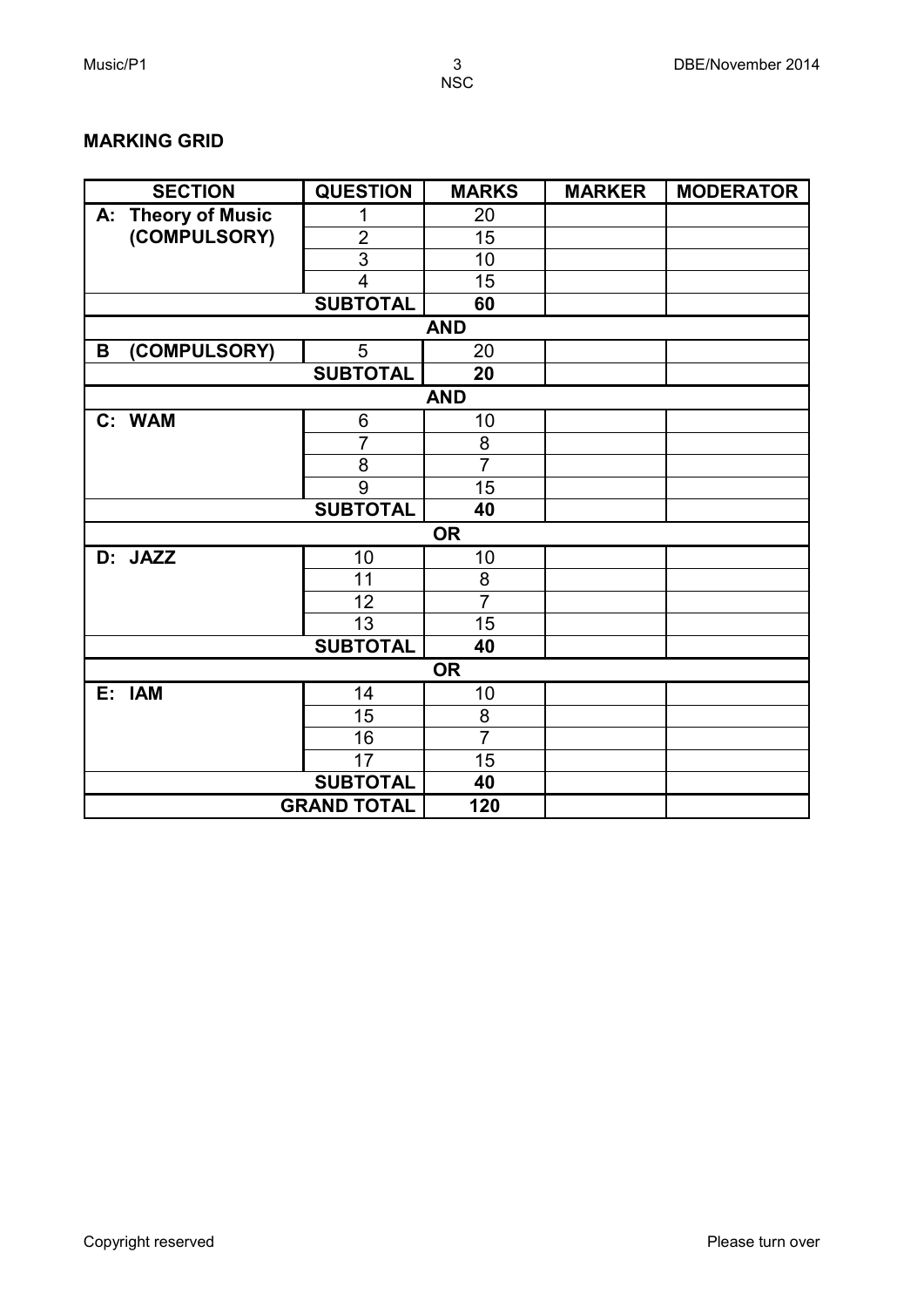# **SECTION A: THEORY OF MUSIC (COMPULSORY) (90 minutes)**

#### **Answer QUESTION 1 AND QUESTION 2.1 OR 2.2 AND QUESTION 3 AND QUESTION 4.1 OR 4.2.**

Answer the questions in the spaces provided on this question paper.

# **QUESTION 1 (25 minutes)**

Study the extract below and answer the questions that follow.



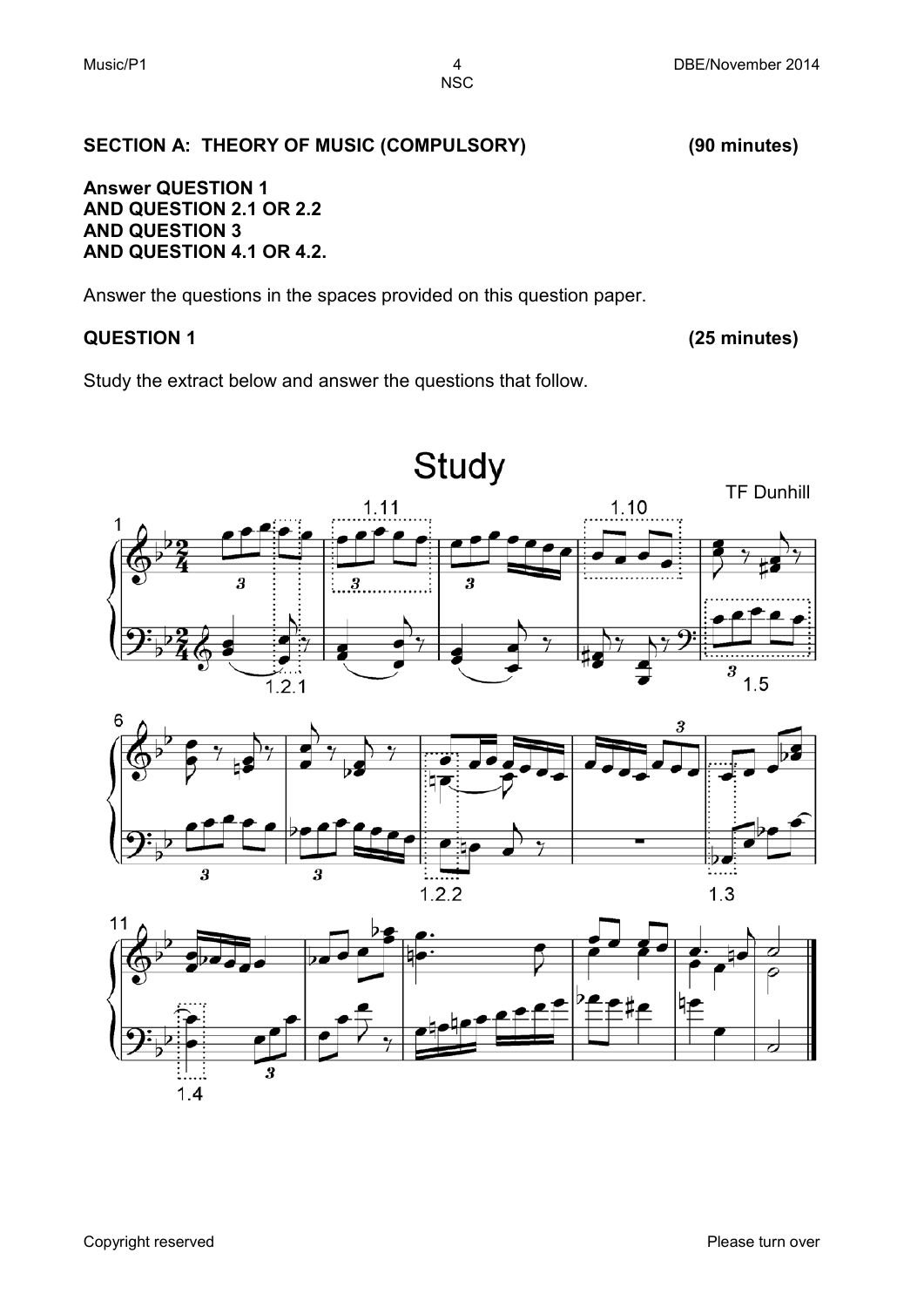|        | Name the type of triads marked 1.2.1 and 1.2.2, for example major triad.                                                                                |
|--------|---------------------------------------------------------------------------------------------------------------------------------------------------------|
| 1.2.1  | <u> 1989 - Johann Stoff, deutscher Stoffen und der Stoffen und der Stoffen und der Stoffen und der Stoffen und der</u>                                  |
| 1.2.2  | <u> 1989 - Johann Barbara, martxa alemaniar amerikan a</u>                                                                                              |
|        | Name the interval marked 1.3, for example perfect 4 <sup>th</sup>                                                                                       |
|        |                                                                                                                                                         |
|        | Give the inverted interval marked 1.4. Write and name the inverted interval in<br>the space below. Use any note value.                                  |
|        |                                                                                                                                                         |
|        |                                                                                                                                                         |
|        | Rewrite the bass part of bar 5, doubling the note values. Write your answer in<br>the alto clef. Insert the new time signature.                         |
|        | <u> 1989 - Johann Barn, amerikansk politiker (d. 1989)</u><br>the control of the control of the control of the control of the control of the control of |
|        |                                                                                                                                                         |
| occur. | Name the bar in which all the notes of an ascending melodic minor scale                                                                                 |
|        |                                                                                                                                                         |
|        | Write a scale according to the following instructions, using the given clef:                                                                            |
|        | The natural minor scale that starts on G, without a key signature<br>Write ascending only.<br>Use semibreves.                                           |
|        |                                                                                                                                                         |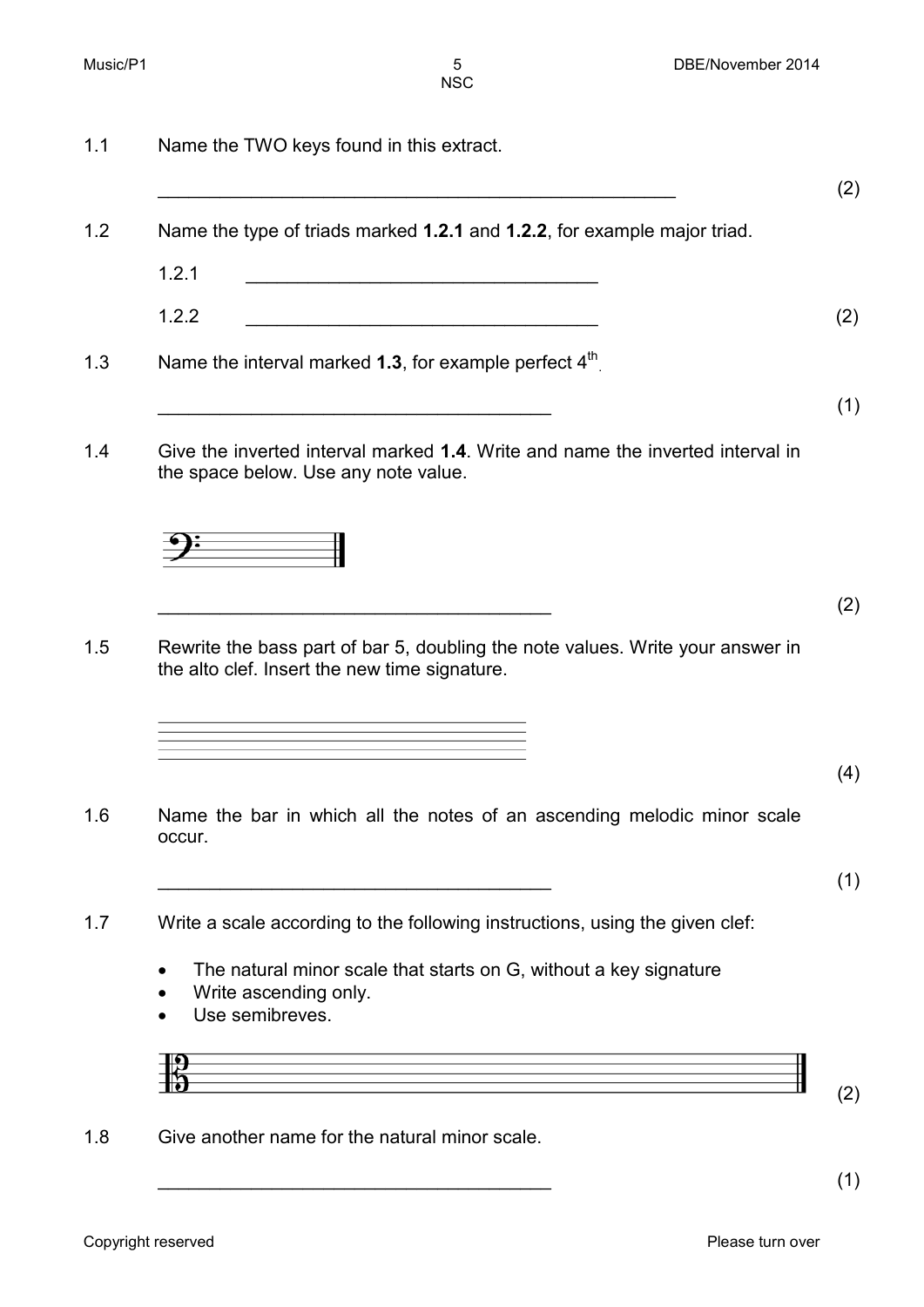- 1.9 Write a scale according to the following instructions, using the given clef:
	- The Dorian mode that starts on G
	- Write ascending only.
	- Use semibreves.



1.10 Rewrite the soprano part of bar 4 by changing the notes enharmonically (notes sounding the same but with different letter names).



1.11 Identify the compositional technique at **1.11**.

 $\overline{\phantom{a}}$  (1) **[20]**

(2)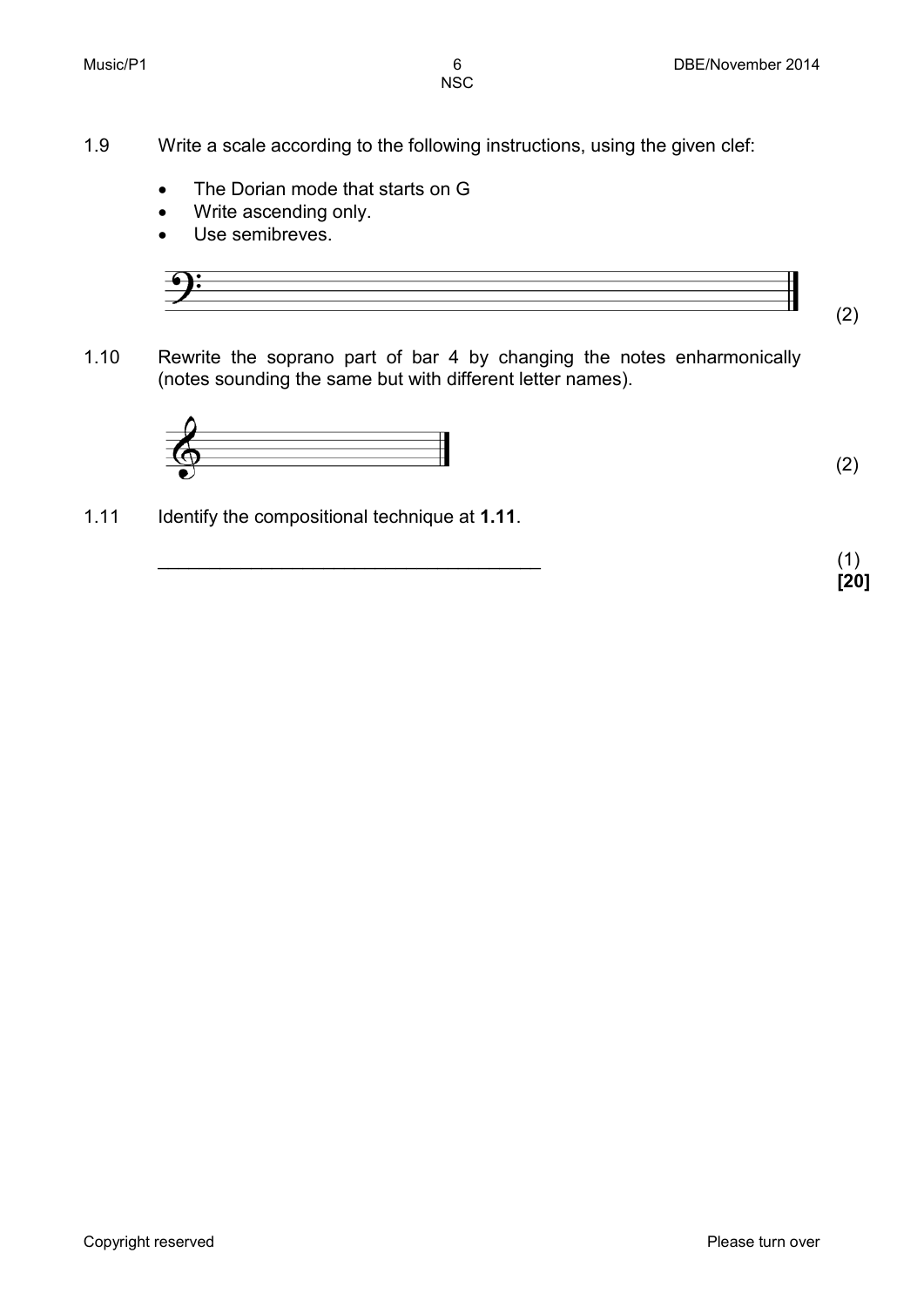# **QUESTION 2 (25 minutes)**

# **Answer EITHER QUESTION 2.1 OR QUESTION 2.2.**

2.1 Complete the opening motif below to form a twelve-bar melody in ternary form for any single-line melodic instrument of your choice. Indicate the instrument for which you are writing. Indicate the tempo and add dynamic and articulation indications.

Instrument:







The melody will be marked according to the following criteria:

| <b>DESCRIPTION</b>                                                               | <b>MARK</b><br><b>ALLOCATION</b> | <b>CANDIDATE'S</b><br><b>MARKS</b> |
|----------------------------------------------------------------------------------|----------------------------------|------------------------------------|
| <b>Instrument choice</b><br>(Piano will not be accepted.)                        |                                  |                                    |
| Form and cadential points                                                        | 3                                |                                    |
| <b>Correct notation</b>                                                          |                                  |                                    |
| <b>Dynamics and articulation</b>                                                 | 2                                |                                    |
| <b>Musicality</b><br>Melodic shape, climax, rhythm, musical unity,<br>creativity | 8                                |                                    |
| <b>TOTAL</b>                                                                     | 15                               |                                    |

**[15]**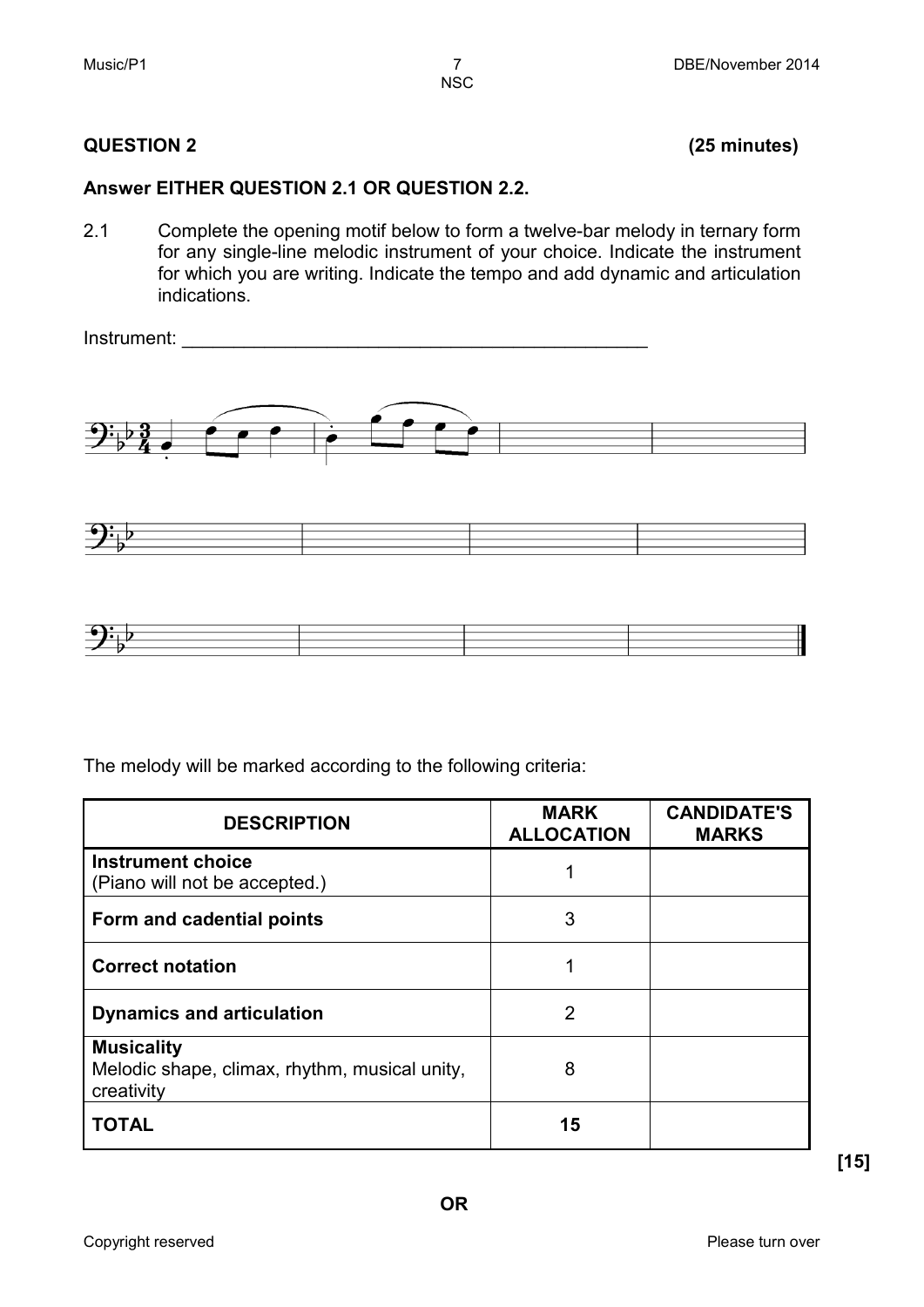2.2 Complete the opening motif below to form a twelve-bar melody in ternary form for any single-line melodic instrument of your choice. Indicate the instrument for which you are writing. Indicate the tempo and add dynamic and articulation indications.



The melody will be marked according to the following criteria:

| <b>DESCRIPTION</b>                                                               | <b>MARK</b><br><b>ALLOCATION</b> | <b>CANDIDATE'S</b><br><b>MARKS</b> |
|----------------------------------------------------------------------------------|----------------------------------|------------------------------------|
| <b>Instrument choice</b><br>(Piano will not be accepted.)                        |                                  |                                    |
| Form and cadential points                                                        | 3                                |                                    |
| <b>Correct notation</b>                                                          |                                  |                                    |
| <b>Dynamics and articulation</b>                                                 | 2                                |                                    |
| <b>Musicality</b><br>Melodic shape, climax, rhythm, musical unity,<br>creativity | 8                                |                                    |
| <b>TOTAL</b>                                                                     | 15                               |                                    |

**[15]**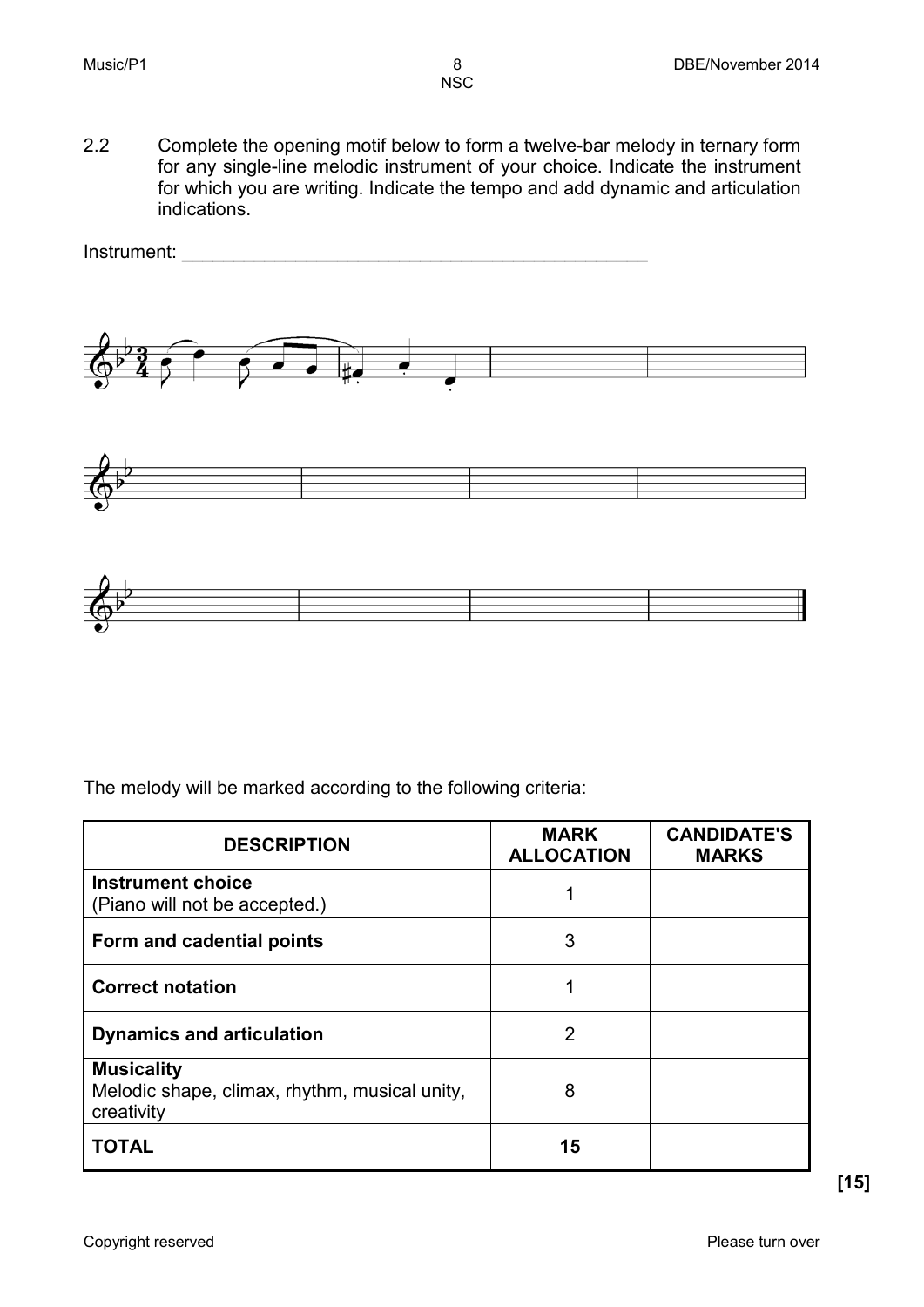# **QUESTION 3 (10 minutes)**

Study the extract from *Bottle Junction* by Nikki Iles below and answer the questions.

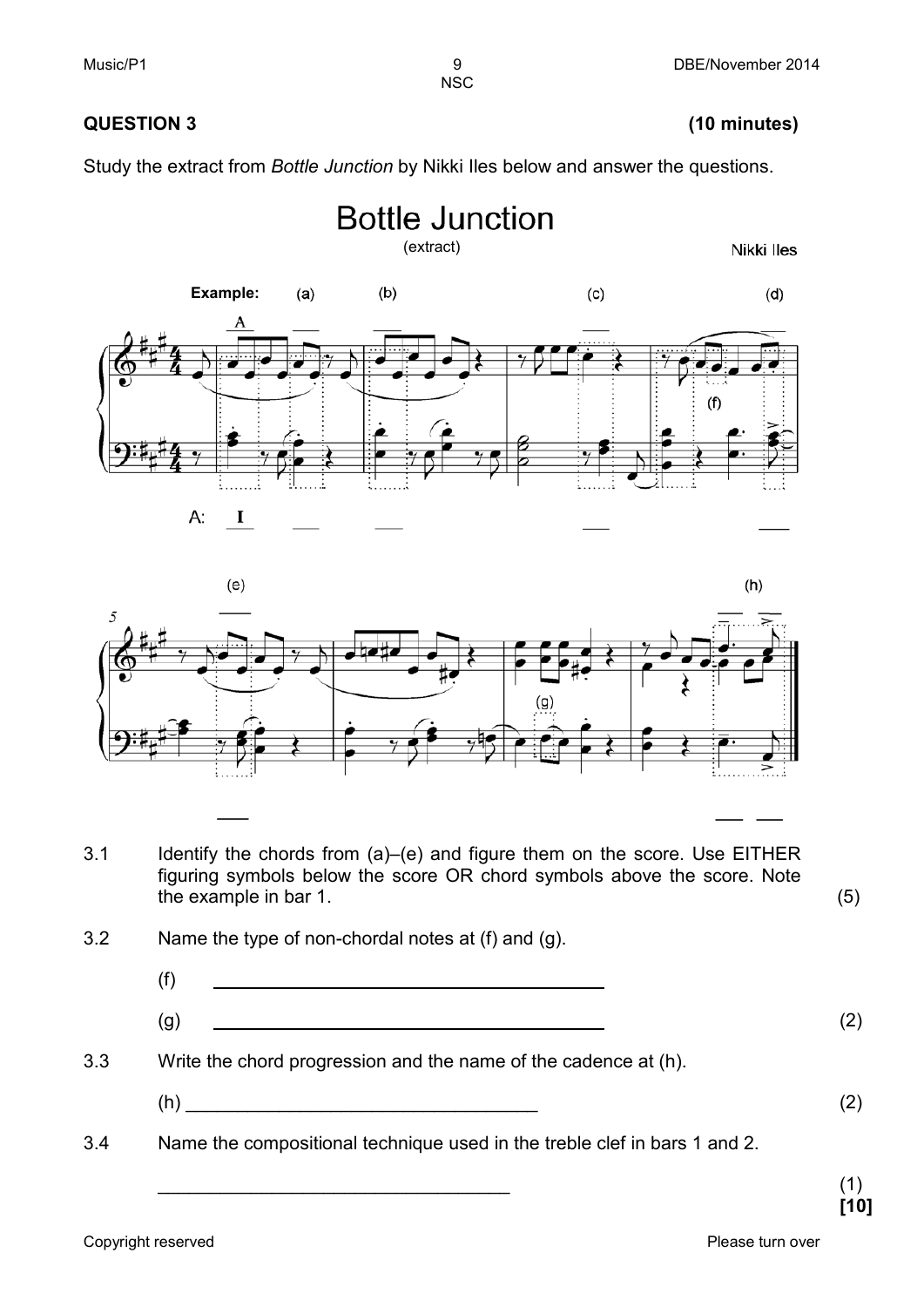# **QUESTION 4 (30 minutes)**

# **Answer EITHER QUESTION 4.1 OR QUESTION 4.2.**

4.1 Complete the four-part vocal harmonisation below by adding the alto, tenor and bass parts. Use at least TWO non-chordal notes.

NSC





The harmonisation will be marked according to the following criteria:

| <b>DESCRIPTION</b>                                               | <b>MARK</b><br><b>ALLOCATION</b> | <b>CANDIDATE'S</b><br><b>MARK</b> |
|------------------------------------------------------------------|----------------------------------|-----------------------------------|
| <b>Choice of chords</b>                                          | 14                               |                                   |
| <b>Correctness</b><br>Notation, doubling, spacing, voice leading | 4                                |                                   |
| Use of non-chordal notes                                         | 2                                |                                   |
|                                                                  | 20<br>(÷ 4 x 3)                  |                                   |
| <b>TOTAL</b>                                                     | 15                               |                                   |

**[15]**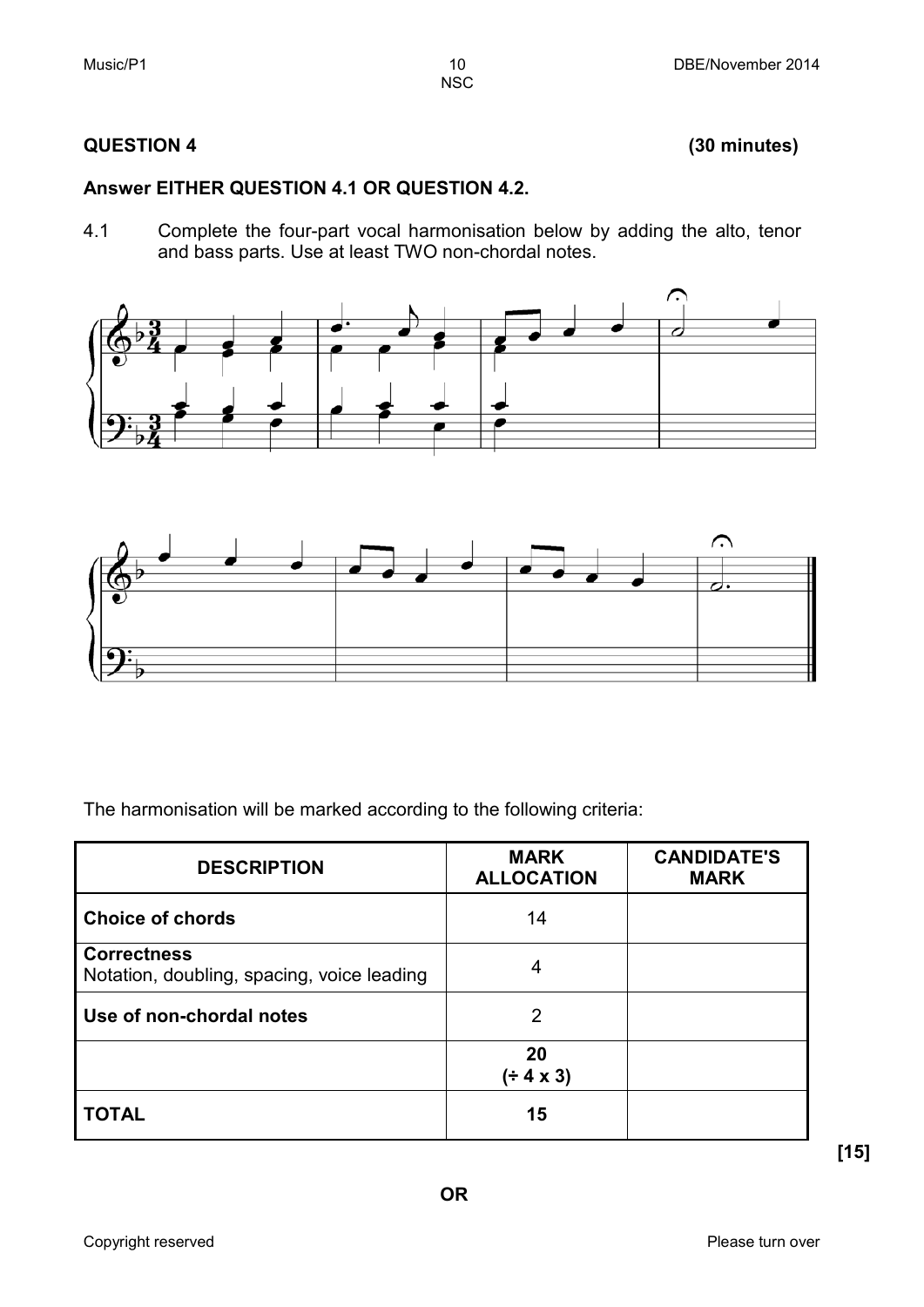- **NSC**
- 4.2 Complete the piece below by adding suitable notated harmonic material in the open stave. Add a suitable clef and key signature.





The answer will be marked according to the following criteria:

| <b>DESCRIPTION</b>      | <b>MARK</b><br><b>ALLOCATION</b> | <b>CANDIDATE'S</b><br><b>MARK</b> |
|-------------------------|----------------------------------|-----------------------------------|
| <b>Choice of chords</b> | 17                               |                                   |
| <b>Correctness</b>      | 3                                |                                   |
|                         | 20<br>(± 4 × 3)                  |                                   |
| <b>TOTAL</b>            | 15                               |                                   |

**[15]**

# **TOTAL SECTION A: 60**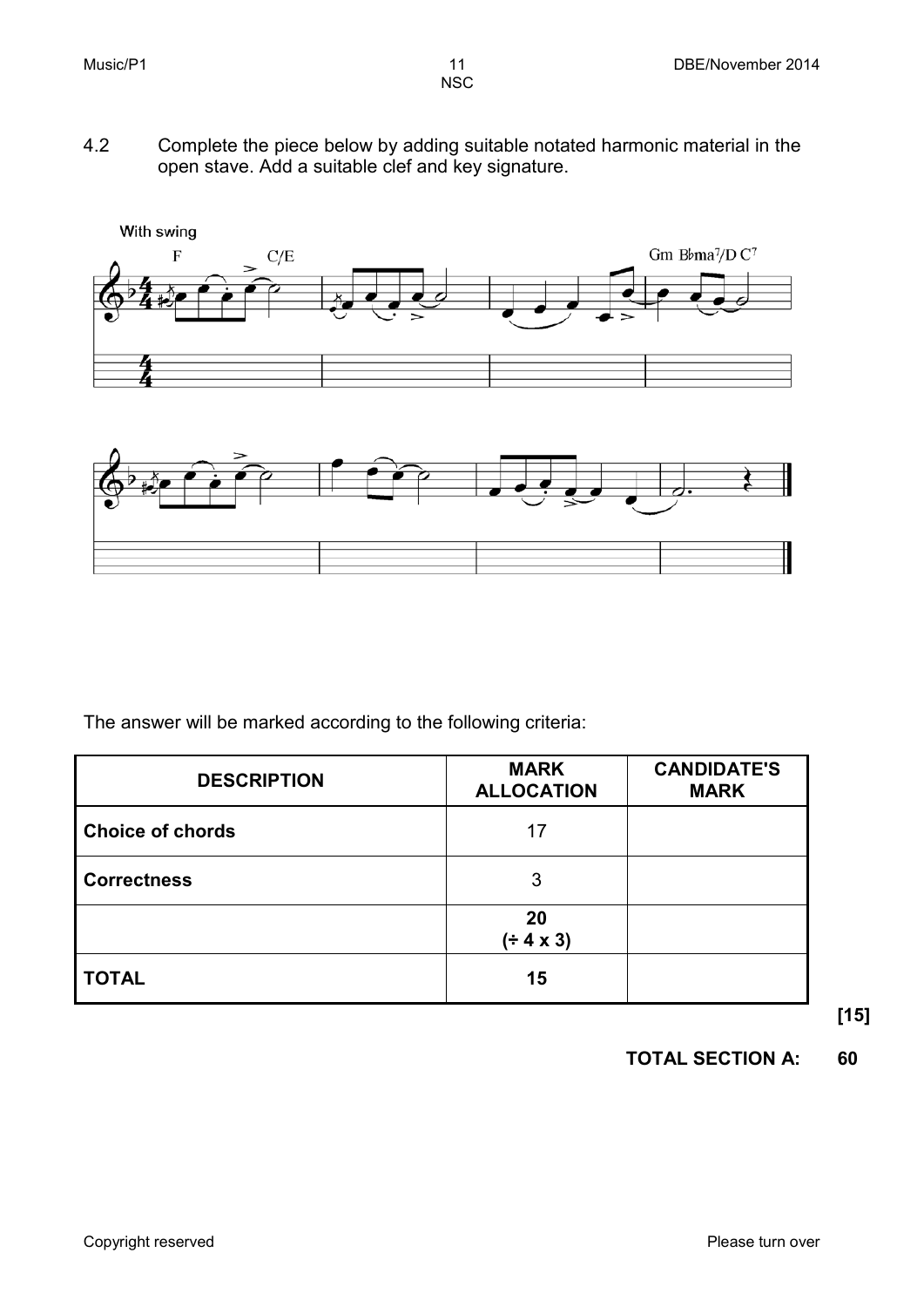### **SECTIONS B, C, D, E: GENERAL MUSIC KNOWLEDGE (90 minutes)**

#### **Answer SECTION B AND SECTION C (Western Art Music) OR SECTION D (Jazz) OR SECTION E (Indigenous African Music).**

Answer these questions in the ANSWER BOOK provided.

### **SECTION B: GENERAL (COMPULSORY)**

#### **QUESTION 5**

5.1 Answer any TEN of the following questions (5.1.1–5.1.18).

Four options are provided as possible answers to the following questions. Choose the answer and write only the letter (A–D) next to the question number in the ANSWER BOOK, for example 5.1.19 E.

- 5.1.1 Copyright law allows people to use and make copies of a part of copyrighted works if they are using it for the purpose of …
	- A a school research project.
	- B teaching.
	- $\mathcal{C}$ comment and criticism.
	- D. All the above-mentioned
- 5.1.2 Which ONE of the following woodwind instruments can play the lowest pitch?
	- A Oboe
	- B Flute
	- $\mathcal{C}$ Clarinet
	- D. Piccolo
- 5.1.3 Which ONE of the following instruments is less likely to be used in indigenous African music?
	- A **Sitar**
	- B Mbira
	- $\mathcal{C}$ Djembe
	- D Marimba
- 5.1.4 Which ONE of the following is NOT a string instrument?
	- A Violin
	- B **Sitar**
	- $\mathcal{C}$ Uhadi
	- D. Lenaka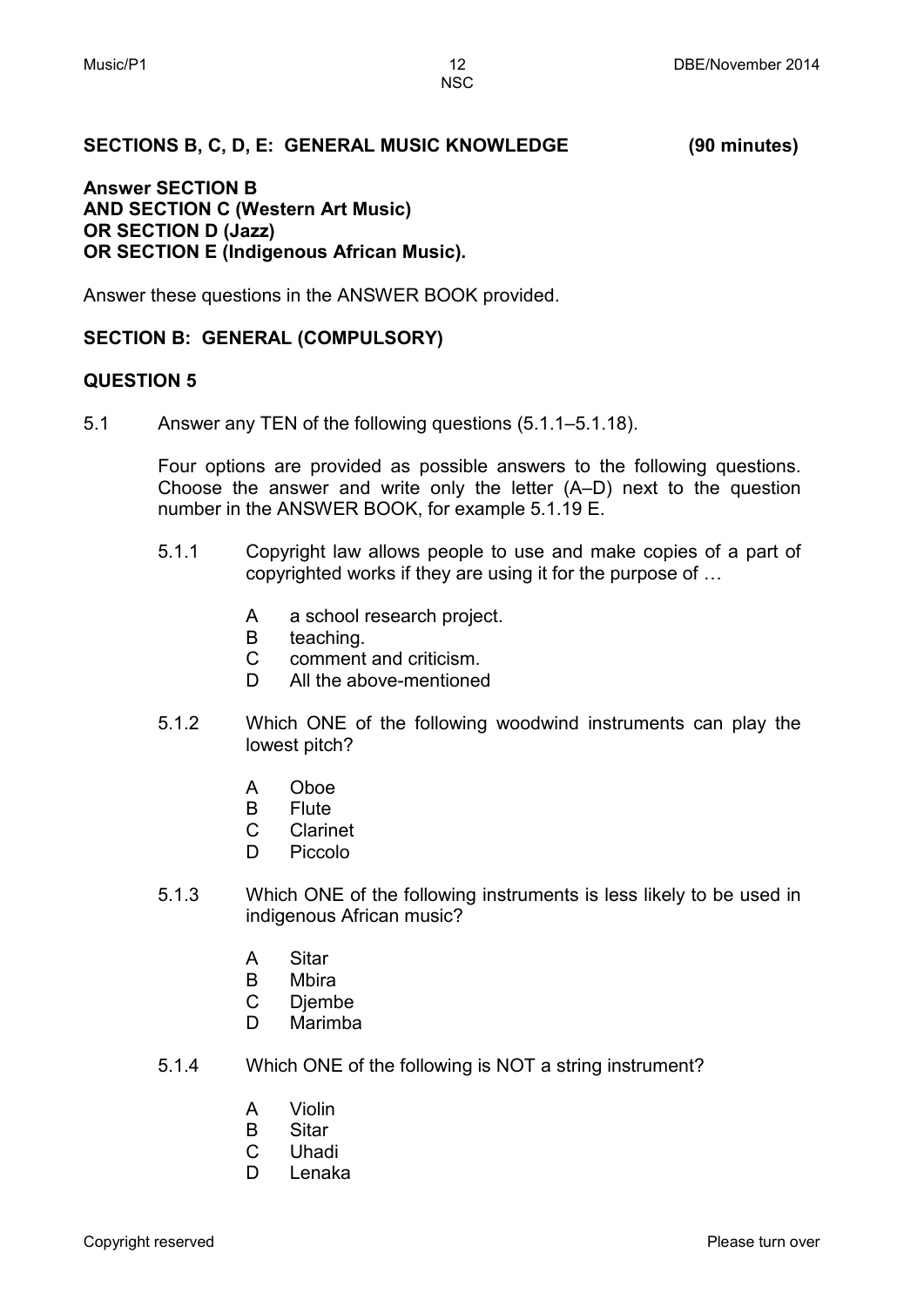- 5.1.5 Which ONE of the following instruments is less likely to be used in jazz music?
	- A Saxophone
	- B Piano
	- $\mathcal{C}$ Oboe
	- D. Trombone
- 5.1.6 Which ONE of the following scales is typically found in indigenous African music?
	- A Chromatic scale
	- B Major scale
	- $\mathsf{C}$ Pentatonic scale
	- D Blues scale
- 5.1.7 Which ONE of the following does NOT describe texture?
	- A Polyphonic
	- B Idiophonic
	- $\mathcal{C}$ Homophonic
	- D Monophonic
- 5.1.8 Which ONE of the following patterns of tones and semitones represents the Dorian mode?
	- A Tone, tone, tone, tone, tone, tone
	- B Tone, tone, semitone, tone, tone, tone, semitone
	- $\mathsf{C}$ Tone, semitone, tone, tone, tone, semitone, tone
	- D Tone, tone, tone, semitone, tone, tone, semitone
- 5.1.9 Which ONE of the following is not a tempo indication?
	- A Sforzando
	- B Presto
	- $\mathcal{C}$ Largo
	- D Allegretto
- 5.1.10 Which ONE of the following is in a cappella style?
	- A Jazz trio
	- B Concerto
	- C Isicathamiya
	- D Opera
- 5.1.11 Which ONE of the following instruments is NOT an idiophone?
	- A Mbira
	- B Xylophone
	- $\mathsf{C}$ Kora
	- D. Cowbell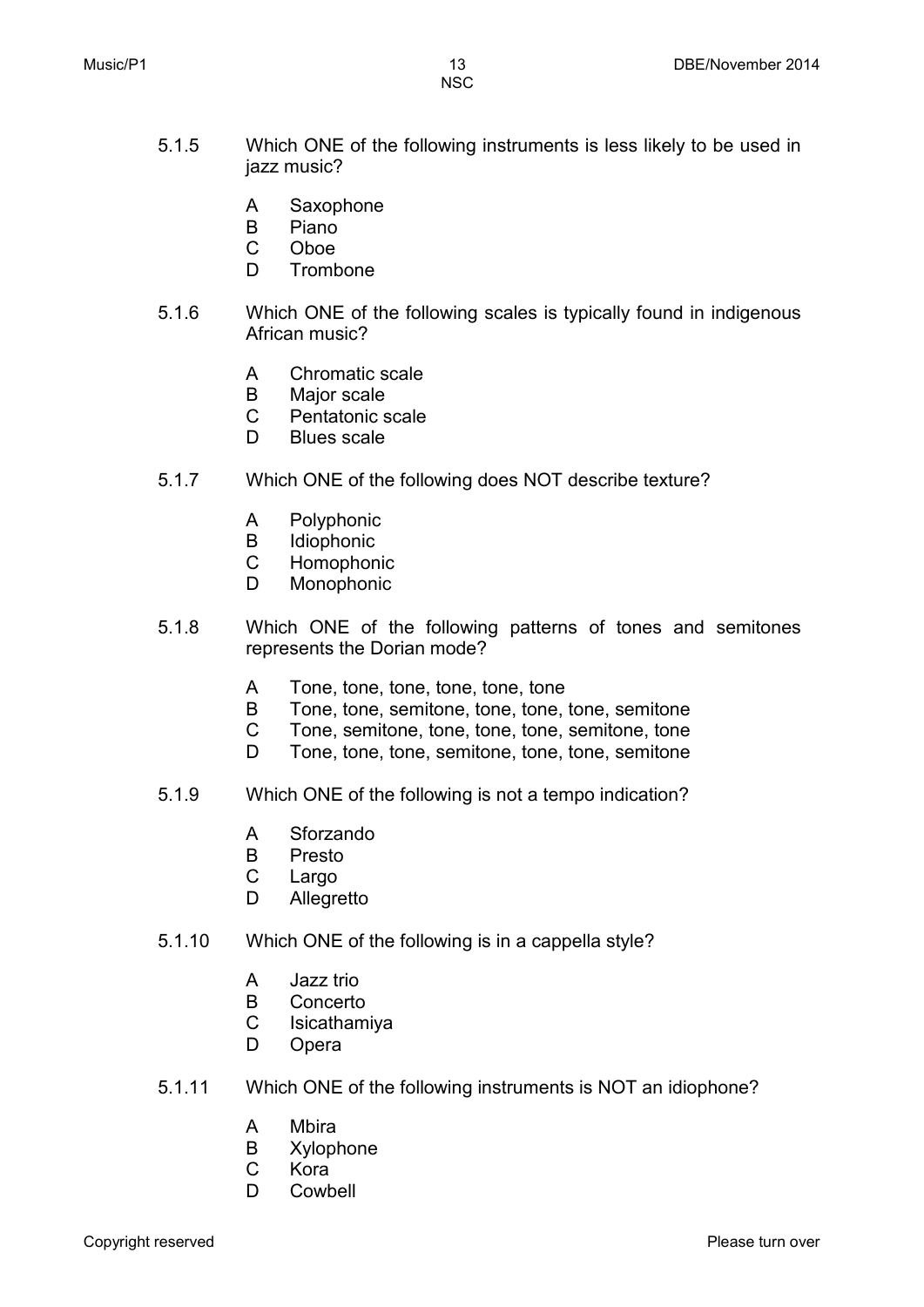- 5.1.12 Which ONE of the following is NOT a genre?
	- A Symphony
	- B Concerto
	- $\mathcal{C}$ Baroque
	- D Ballet
- 5.1.13 The most common time signature found in music is …
	- A compound quadruple time.
	- B simple triple time.
	- $\mathsf{C}$ irregular time.
	- D simple quadruple time.
- 5.1.14 Blues is a type of folk music originating from …
	- A African-Americans.
	- B South Africans.
	- $\mathcal{C}$ West Africans.
	- D. South Americans.
- 5.1.15 Improvisation refers to music which is …
	- A always in simple time.
	- B a spontaneous creation.
	- $\mathsf{C}$ only played on a saxophone.
	- D. only played in a jazz style.
- 5.1.16 Call and response is …
	- A found in single-line melodies.
	- B exclusively a vocal procedure.
	- C found in chamber music.
	- D characterised by overlapping melodies.
- 5.1.17 Which ONE of the following genres would NOT be found in an opera?
	- A Aria
	- B Concerto
	- $\mathcal{C}$ Recitativo
	- D. **Quintet**
- 5.1.18 Which ONE of the following aspects is NOT a characteristic of free kiba?
	- A Melodic repetition
	- B Chromatic harmony
	- $\mathcal{C}$ Rhythmic syncopation
	- D. Mbaganga and malombo influences  $(10 \times 1)$   $(10)$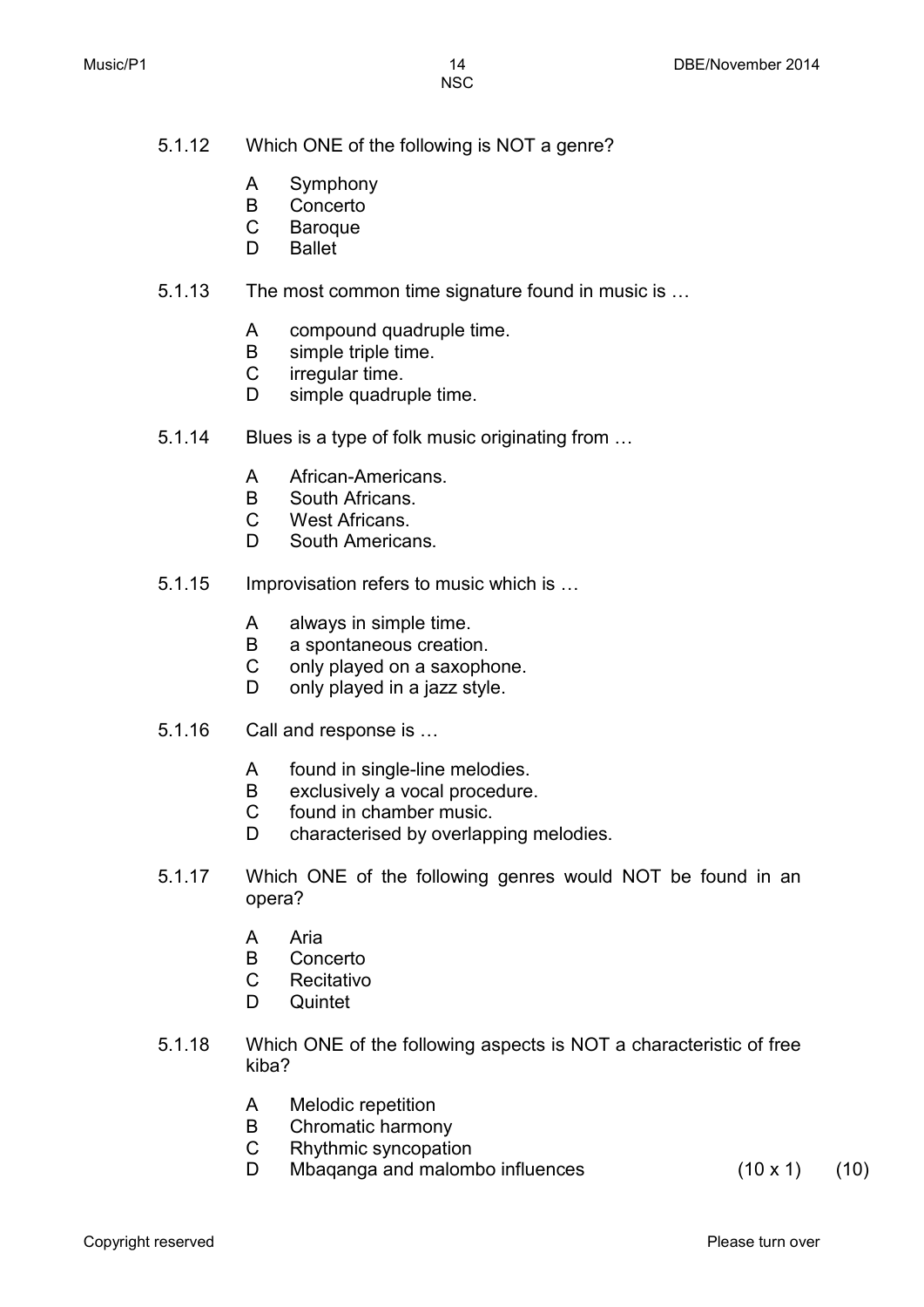(2)

- 5.2 Answer the questions below regarding the South African music industry.
	- 5.2.1 Define the term *music piracy*. (1)
	- 5.2.2 Name TWO different types of music piracy.
	- 5.2.3 You are an employee in the administration section of the South African Music Rights Organisation (SAMRO).

Write an appropriate response to the following questions asked by an artist:

(a) (b) What procedure should I follow if I write a song and would like to include an extract from an existing contemporary song written by somebody else? How does my SAMRO license protect my rights as a performer/composer? (1) (2) 5.2.4 Name THREE role-players who gain financially in the process of producing an album. (3) 5.2.5 What is the function of Sony, EMI and 999 Studios in the South African music industry? (1)

**TOTAL SECTION B: 20**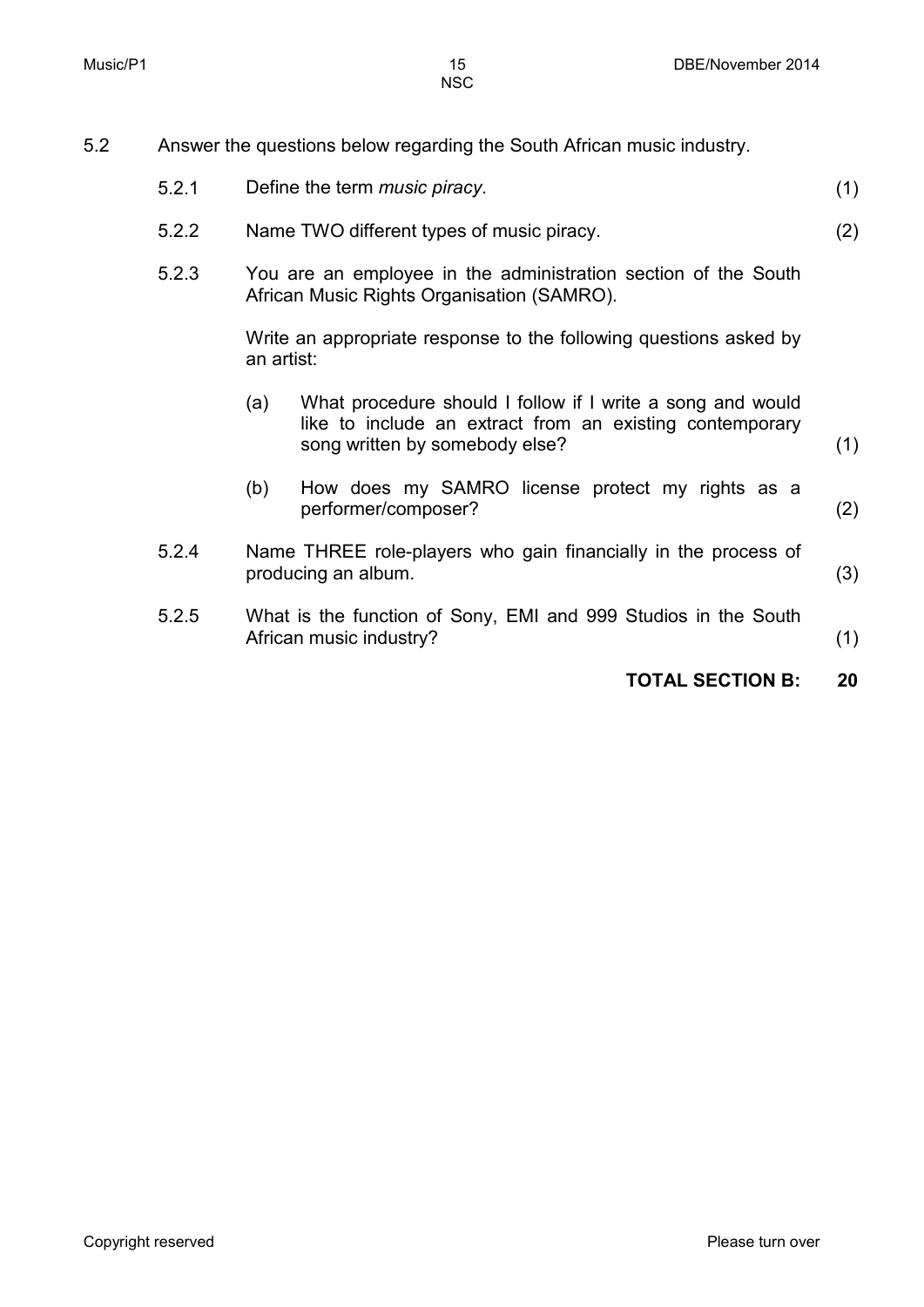(1)

 $(4)$ **[10]**

### **Answer SECTION C (WAM) OR SECTION D (JAZZ) OR SECTION E (IAM).**

# **SECTION C: WESTERN ART MUSIC (WAM)**

### **QUESTION 6**

- 6.1 6.2 Define the term *symphonic tone poem*. Name the form type of Mendelssohn's *Hebrides Overture.* (2) (1)
- 6.3 Write down the descriptive titles of the fourth and fifth movements of Beethoven's *Symphony No. 6 Op. 68.* (2)
- 6.4 State the most important contribution that the Mannheim school made to orchestral music.
- 6.5 Choose a character from COLUMN B that matches the aria in COLUMN A. Write only the letter (A–D) next to the question number (6.5.1–6.5.4) in the ANSWER BOOK, for example 6.5.5 E.

|       | <b>COLUMN A</b>                           |   | <b>COLUMN B</b>    |
|-------|-------------------------------------------|---|--------------------|
| 6.5.1 | Der Vogelfänger bin ich ja                | A | Sarastro           |
| 6.5.2 | Der Hölle Rache kocht in meinem<br>Herzen | B | Tamino             |
|       |                                           |   | Queen of the Night |
| 6.5.3 | In diesen heilgen Hallen                  | D | Papageno           |
| 6.5.4 | Dies Bildnis ist bezaubernd schön         |   |                    |
|       |                                           |   | 4 x                |

# **QUESTION 7**

Discuss Beethoven's *Symphony No. 6 Op. 68.* Refer only to the following TWO elements of music:

| $\bullet$ Form | (3) |
|----------------|-----|
| • Dynamics     | (5) |
|                | [8] |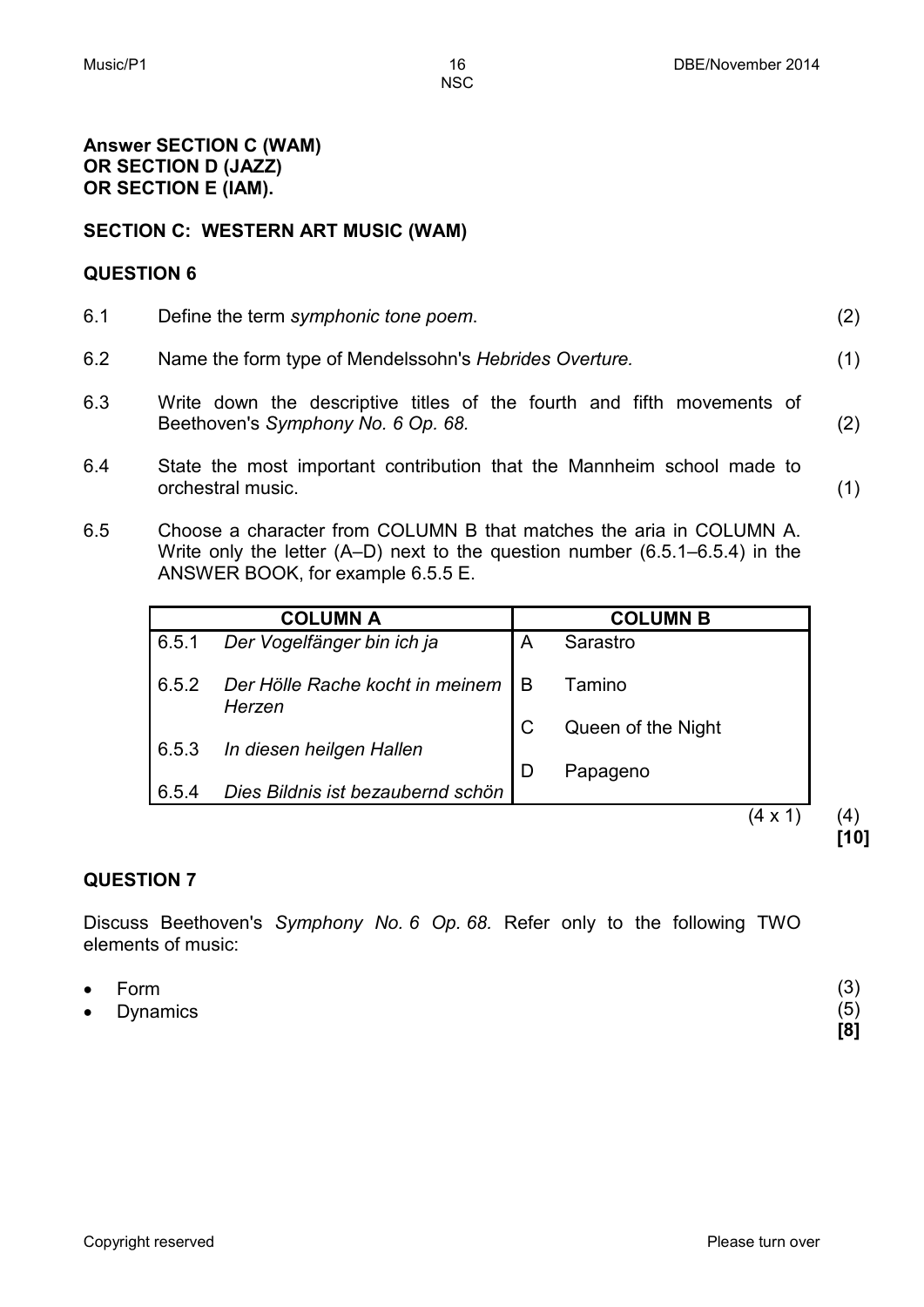# **QUESTION 8**

| 8.1 | Define the genre opera.                                     |     |
|-----|-------------------------------------------------------------|-----|
| 8.2 | Explain the difference between opera seria and opera buffa. | (2) |
| 8.3 | Describe the term Singspiel and give ONE example.           | (3) |

# **QUESTION 9**

Write an essay explaining why Mendelssohn's *Hebrides Overture* could be regarded as a programmatic work, despite the fact that the term *tone poem* was only used after 1830.

Refer to the following aspects in your answer:

| • Origin of the work<br>• How the music portrays the programmatic elements | (4)<br>(10) |
|----------------------------------------------------------------------------|-------------|
| ONE mark will be awarded for presentation in essay format.                 | (1)<br>[15] |

# **TOTAL SECTION C: 40**

# **OR**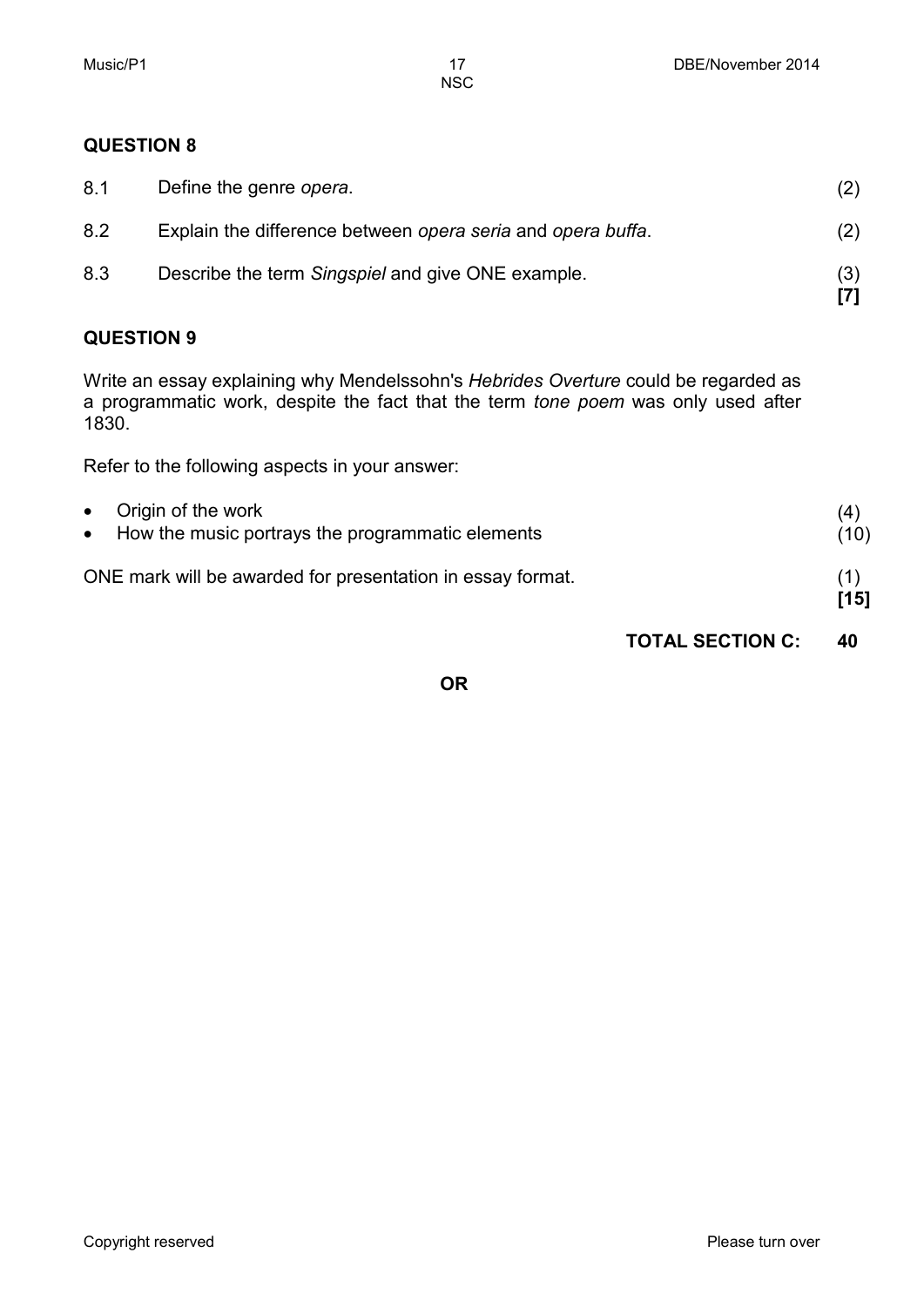#### **SECTION D: JAZZ**

#### **QUESTION 10**

| 10.1 | Name TWO groups or bands in which Miriam Makeba first appeared as<br>soloist.      | (2)         |
|------|------------------------------------------------------------------------------------|-------------|
| 10.2 | Which South African jazz style has its roots in ragtime?                           | (1)         |
| 10.3 | With which musical style was Spokes Mashiane associated in the 1950s?              | (1)         |
| 10.4 | Which TWO South African styles feature in the development of mbaganga?             | (2)         |
| 10.5 | Name THREE musical influences that contributed to the development of Cape<br>jazz. | (3)         |
| 10.6 | Name ONE Cape jazz artist.                                                         | (1)<br>[10] |

## **QUESTION 11**

Which prominent music characteristics would you expect to hear at a concert performance by Abdullah Ibrahim?

Write a paragraph in which you discuss these music characteristics. **[8]**

### **QUESTION 12**

Discuss ONE of the following female jazz singers:

• Dolly Rathebe

**OR**

• Thandi Klaasen

**OR**

• Miriam Makeba

Refer to the following in your answer:

| • Music characteristics                                          |     |
|------------------------------------------------------------------|-----|
| • Contribution to South African music (including specific works) | (4) |
| $\bullet$ ONE album/hit                                          |     |
|                                                                  |     |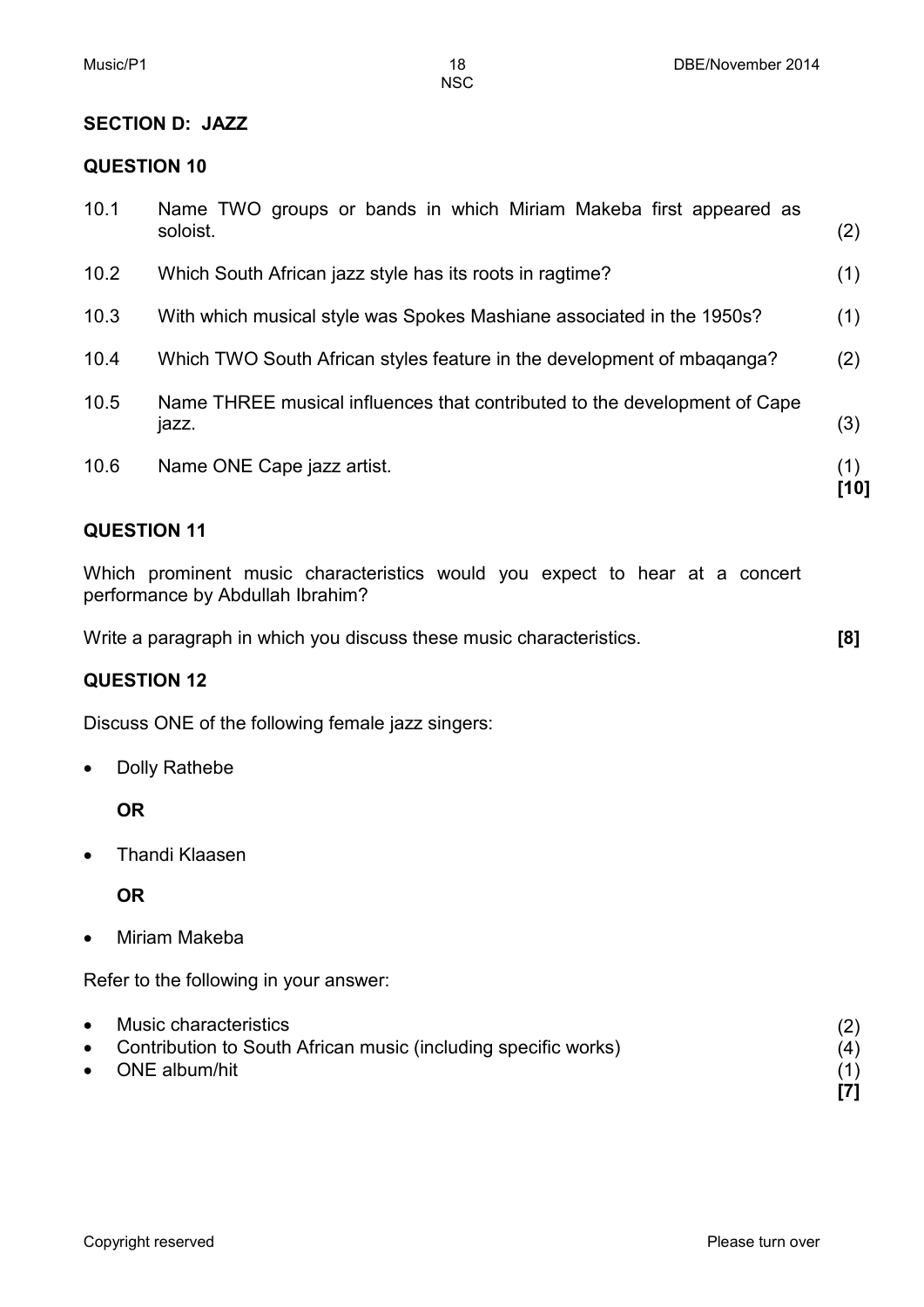# **QUESTION 13**

Marabi and kwela originated in the  $20<sup>th</sup>$  century.

Write an essay in which you discuss these TWO styles, referring to the following aspects:

| $\bullet$ | • Origin of the styles<br>Music characteristics and instrumentation<br>• Artists and works representing the styles | (6)<br>(6)<br>(2) |
|-----------|--------------------------------------------------------------------------------------------------------------------|-------------------|
|           | ONE mark will be awarded for presentation in essay format.                                                         | [15]              |

# **TOTAL SECTION D: 40**

# **OR**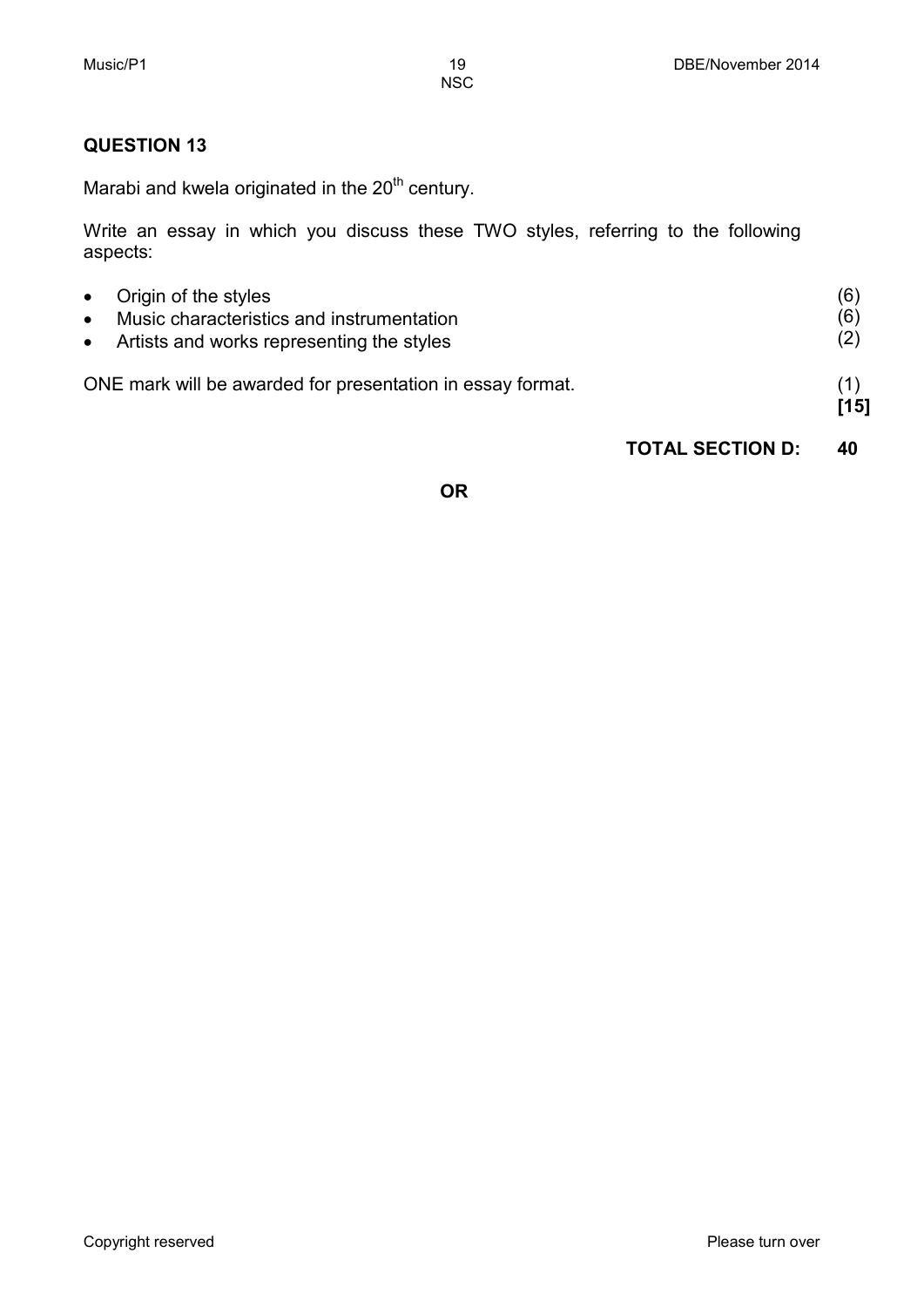# **SECTION E: INDIGENOUS AFRICAN MUSIC (IAM)**

# **QUESTION 14**

| 14.1      | State ways in which vocal music plays a role in indigenous African rituals.<br>Refer to initiation and weddings in your own culture or any other African<br>culture. | (4)               |
|-----------|----------------------------------------------------------------------------------------------------------------------------------------------------------------------|-------------------|
| 14.2      | Define the following vocal techniques:                                                                                                                               |                   |
|           | <b>Ululation</b><br>$\bullet$<br>Crepitation<br>$\bullet$                                                                                                            | (1)<br>(1)        |
| 14.3      | Explain how movement is integrated with music in indigenous African music.<br>Refer to TWO examples.                                                                 | (4)<br>$[10]$     |
|           | <b>QUESTION 15</b>                                                                                                                                                   |                   |
|           | Write brief notes on the origin of isicathamiya and its style characteristics. Name ONE<br>famous group and ONE album/hit representative of this style of music.     | [8]               |
|           | <b>QUESTION 16</b>                                                                                                                                                   |                   |
|           | Write a paragraph on mbaganga. Focus on the following aspects:                                                                                                       |                   |
|           | Style characteristics<br>Artist and album/hit                                                                                                                        | (5)<br>(2)<br>[7] |
|           | <b>QUESTION 17</b>                                                                                                                                                   |                   |
|           | Write an essay in which you discuss malombo AND maskandi. Refer to the following<br>aspects:                                                                         |                   |
| $\bullet$ | Origin of each style<br>General music characteristics of each style<br>ONE album/hit of each style                                                                   | (4)<br>(8)<br>(2) |
|           | ONE mark will be awarded for presentation in essay format.                                                                                                           | (1)<br>$[15]$     |
|           | <b>TOTAL SECTION E:</b><br><b>GRAND TOTAL:</b>                                                                                                                       | 40<br>120         |
|           |                                                                                                                                                                      |                   |